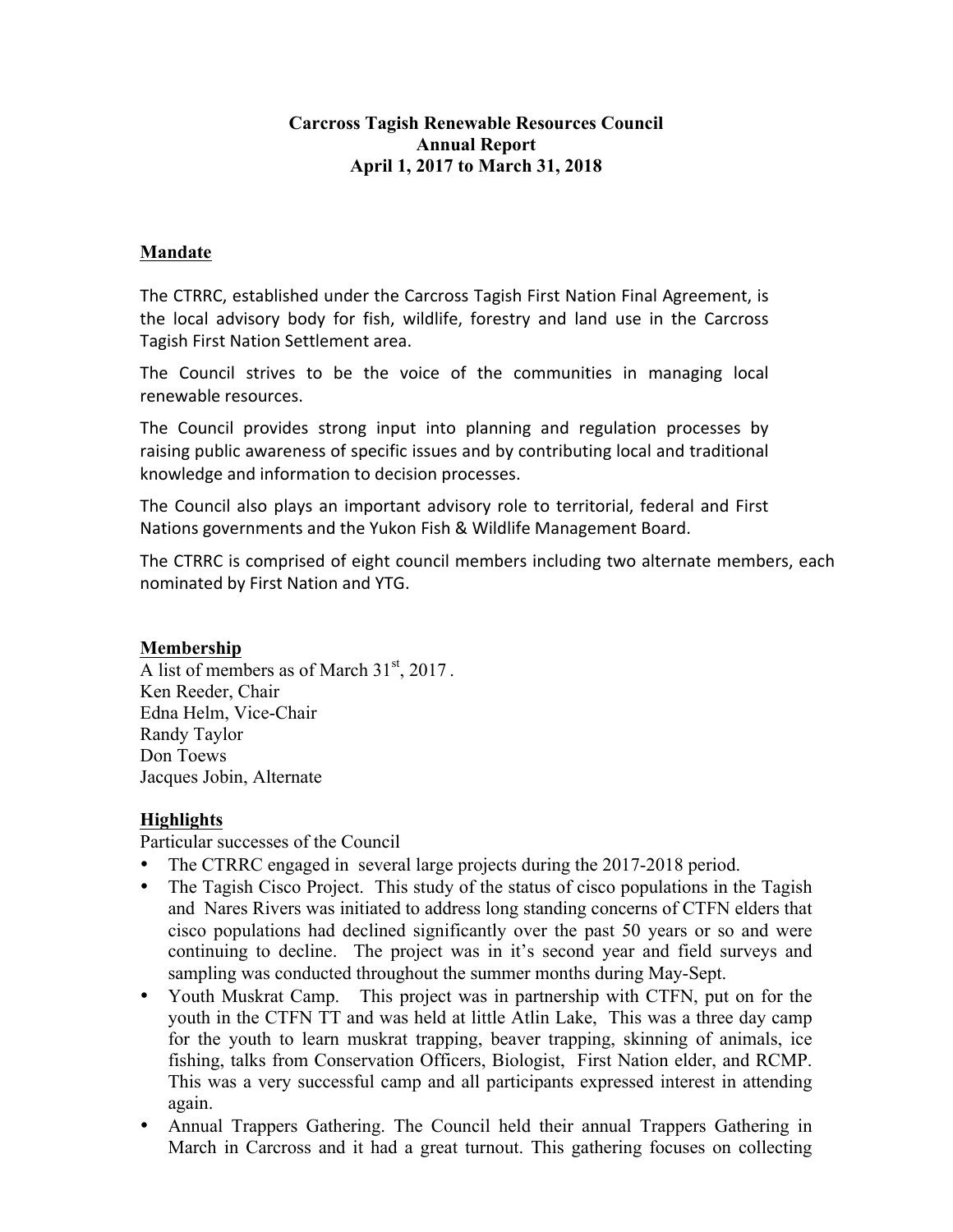local trappers concerns and answering questions that the CTRRC will be able to address in the upcoming year.

- Meat Donation Project. The Council processed and packaged a moose donated by outfitter Mac Watson, North Curl Outfitters and distributed the meat to contacts in the communities of Carcross, Tagish, Mt Lorne and Marsh Lake.
- Telegraph Wire Recovery Project. CTRRC and CTFN have been involved in this project for a few years now. Although, this was a joint submission with CTFN with CTFN taking the lead and CTRRC providing in-kind funding and project assistance. This was the third year of this project with the intent of recovering wire and following the 5 year work plan.

## **Challenges**

Particular challenges for the Council

- The biggest challenge for the CTRRC was the council had several members' terms expire, and positions not being filled, leading to a small number of members on the council for many months.
- The CTRRC also had difficulty finding a secretariat for the majority of the year, but were able to find someone for the position in March.
- There are four very distinct communities within the CTFN Traditional Territory. It is an on-going challenge to have a presence within all the communities. CTRRC did successfully have public meetings in these communities, but there continues to be logistical challenges that Council addresses.

# **Office Administration**

- M. McKay and Associates was again appointed as the auditors for the company.
- The CTRRC advertised for an Executive Secretariat and had the position filled by March 31, 2018.
- Council continued to maintain an office in the centrally located Tagish Community Center.
- Council feels they followed their workplan and accomplished what they set out to do.

#### **Council Administration**

- Council had ten regular meetings and nine special meetings
- Council members attended the AGW in Teslin
- Various council members attended the several different meetings and workshops.
- Council made two submissions on YESAB projects in the CTFN TT
- Council submitted documents on the Yukon Forest Resources Regulation proposed amendments
- CTRRC continued to provide input on issues relating to land and water use proposals.
- Council continued to participate in meetings and contributed to the S.L. Forestry Management planning process.